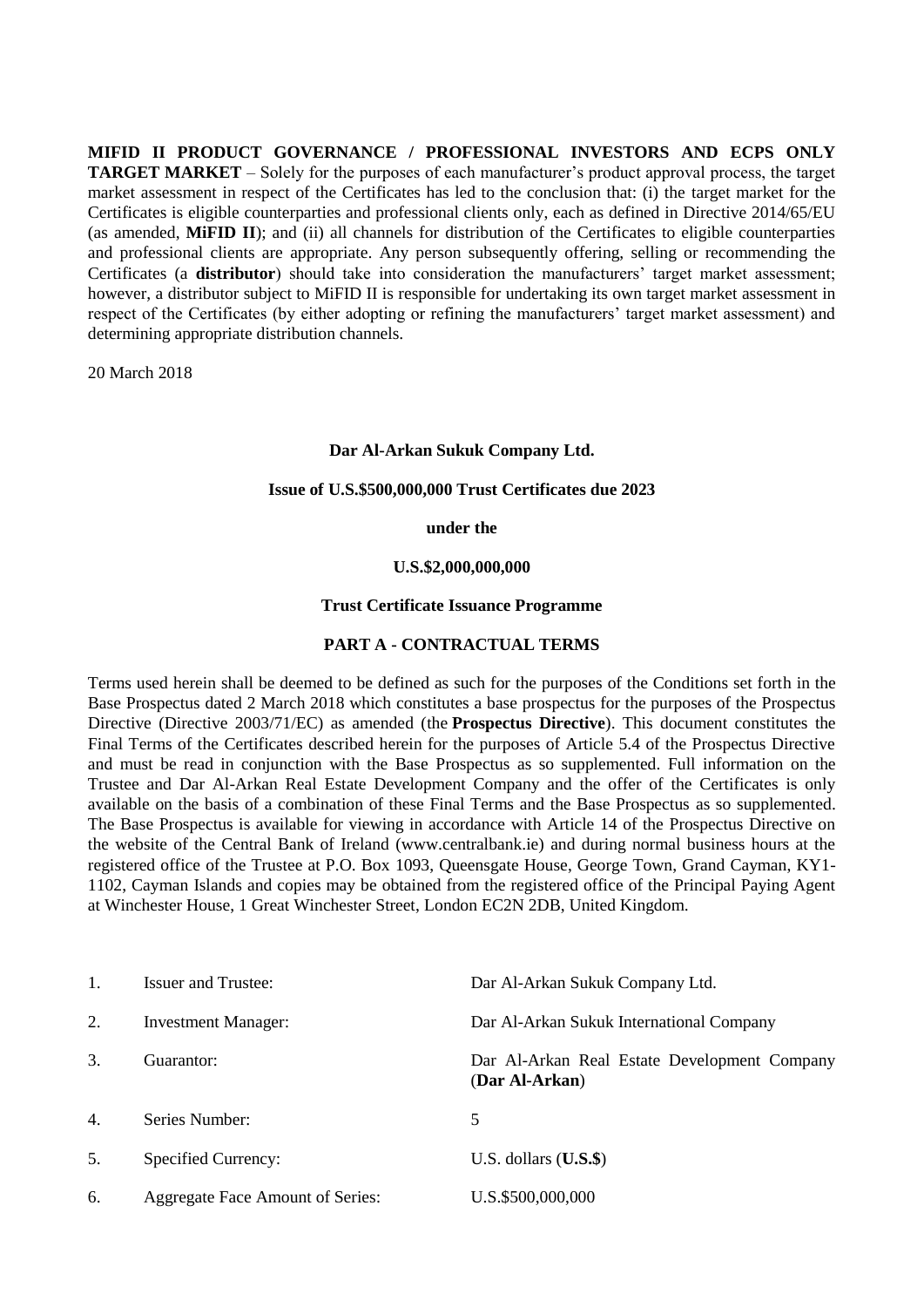| 7.  | <b>Issue Price:</b>                                                         |                                                       | 98.964 per cent. of the Aggregate Face Amount                                                                                                                |  |  |
|-----|-----------------------------------------------------------------------------|-------------------------------------------------------|--------------------------------------------------------------------------------------------------------------------------------------------------------------|--|--|
| 8.  | <b>Specified Denominations:</b><br>(a)<br><b>Calculation Amount:</b><br>(b) |                                                       | U.S.\$200,000 and integral multiples of U.S.\$1,000<br>in excess thereof                                                                                     |  |  |
|     |                                                                             |                                                       | U.S.\$1,000                                                                                                                                                  |  |  |
| 9.  | <b>Issue Date:</b><br>(a)                                                   |                                                       | 21 March 2018                                                                                                                                                |  |  |
|     | (b)                                                                         | Return<br>Accrual<br>Commencement<br>Date:            | <b>Issue Date</b>                                                                                                                                            |  |  |
| 10. | <b>Scheduled Dissolution Date:</b>                                          |                                                       | 21 March 2023                                                                                                                                                |  |  |
| 11. | Periodic Distribution Amount Basis:                                         |                                                       | 6.875 per cent. Fixed Periodic Distribution Amount<br>(see paragraph 16 below)                                                                               |  |  |
| 12. | <b>Dissolution Basis:</b>                                                   |                                                       | Dissolution at par                                                                                                                                           |  |  |
| 13. | Change of Periodic Distribution Basis:                                      |                                                       | Not Applicable                                                                                                                                               |  |  |
| 14. | Put/Call Options:                                                           |                                                       | Not Applicable                                                                                                                                               |  |  |
| 15. | Status:                                                                     |                                                       | Unsubordinated                                                                                                                                               |  |  |
|     |                                                                             | PROVISIONS RELATING TO PERIODIC DISTRIBUTIONS PAYABLE |                                                                                                                                                              |  |  |
| 16. | <b>Fixed Periodic Distribution Provisions:</b>                              |                                                       | Applicable                                                                                                                                                   |  |  |
|     | (a)                                                                         | Rate:                                                 | 6.875 per cent. per annum payable semi-annually in<br>arrear                                                                                                 |  |  |
|     | (b)                                                                         | Periodic Distribution Date(s):                        | 21 March and 21 September in each year up to and<br>including the Scheduled Dissolution Date. The first<br>Periodic Distribution Date shall be 21 March 2018 |  |  |
|     | (c)                                                                         | Fixed Amount(s):                                      | U.S.\$34.38 per Calculation Amount                                                                                                                           |  |  |
|     | (d)                                                                         | Broken Amount(s):                                     | Not Applicable                                                                                                                                               |  |  |
|     | (e)                                                                         | Day Count Fraction:                                   | 30/360                                                                                                                                                       |  |  |
|     | (f)                                                                         | Determination Date(s):                                | Not Applicable                                                                                                                                               |  |  |
| 17. | Floating Periodic Distribution Provisions:                                  |                                                       | Not Applicable                                                                                                                                               |  |  |

## **PROVISIONS RELATING TO REPURCHASES AND DISSOLUTION**

18. Early Dissolution (Trustee Call): Not Applicable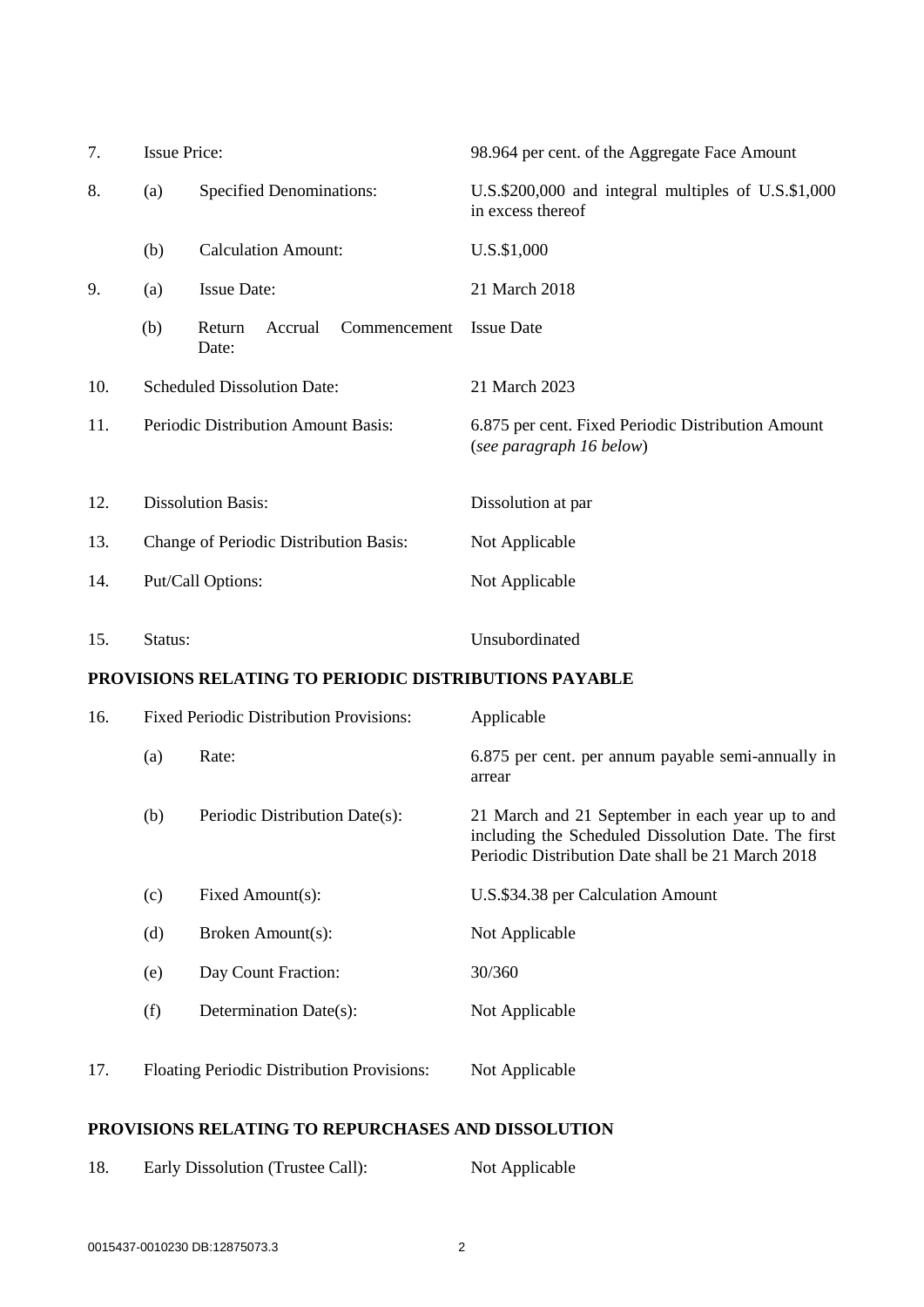| 19. | Certificateholder Put Option:                   | Not Applicable                                       |
|-----|-------------------------------------------------|------------------------------------------------------|
| 20. | <b>Change of Control Repurchase Amount:</b>     | 100 per cent. of the face amount of the Certificates |
| 21. | Final Dissolution Amount:                       | U.S.\$1,000 per Calculation Amount                   |
| 22. | Early Dissolution Amount (Tax):                 | U.S.\$1,000 per Calculation Amount                   |
| 23. | Dissolution Amount pursuant to<br>Condition 14: | U.S.\$1,000 per Calculation Amount                   |

# **GENERAL PROVISIONS APPLICABLE TO THE CERTIFICATES**

| 24. | Form of Certificates:                | Global Certificate exchangeable for Certificates in |
|-----|--------------------------------------|-----------------------------------------------------|
|     |                                      | definitive registered form in the limited           |
|     |                                      | circumstances specified in the Global Certificate   |
| 25. | <b>Additional Financial Centres:</b> | Not Applicable                                      |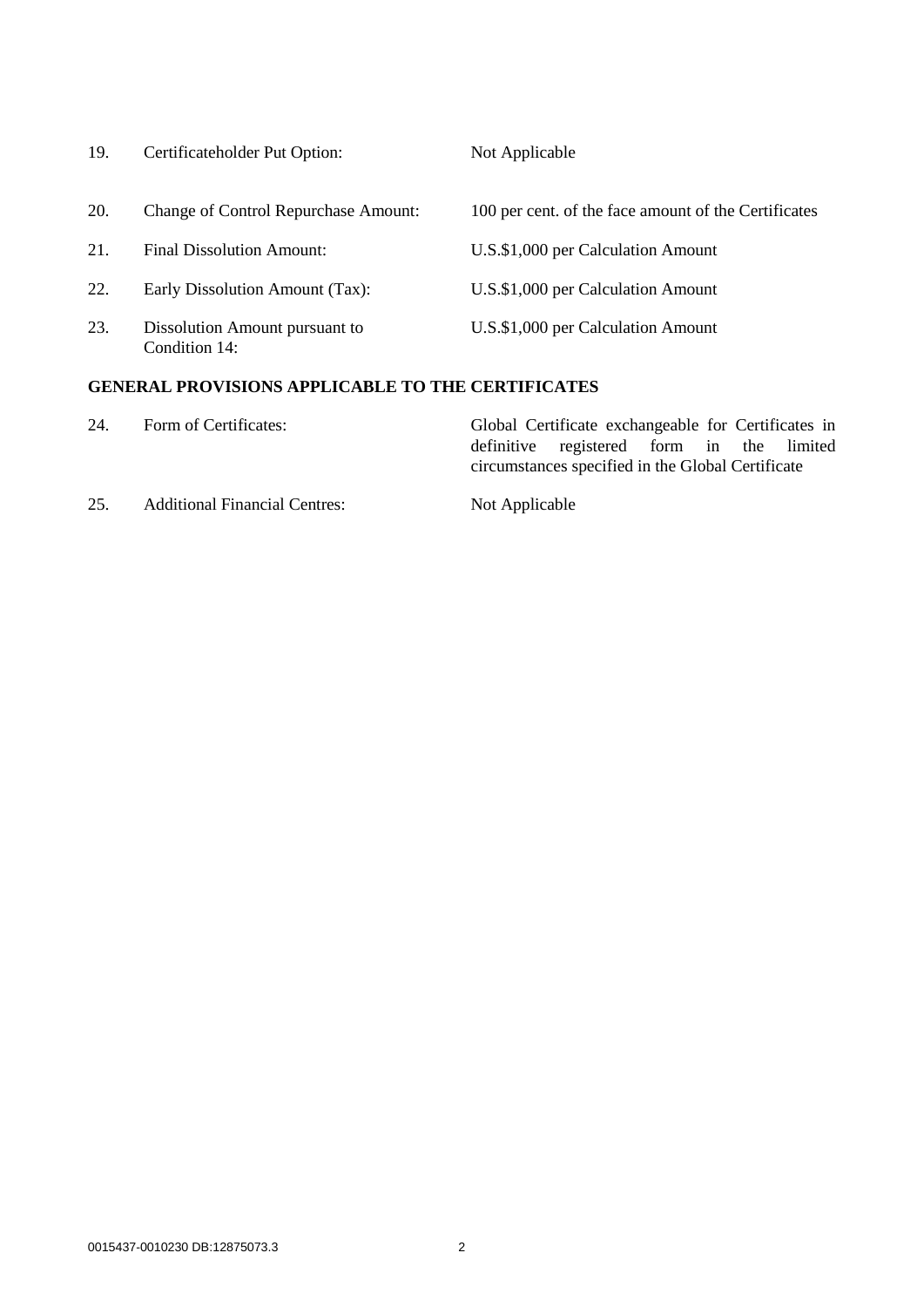## **RESPONSIBILITY**

Each of the Trustee and Dar Al-Arkan accepts responsibility for the information contained in these Final Terms.

Signed on behalf of

## **DAR AL-ARKAN SUKUK COMPANY LTD.**

By: ...............................................................................

*Duly authorised*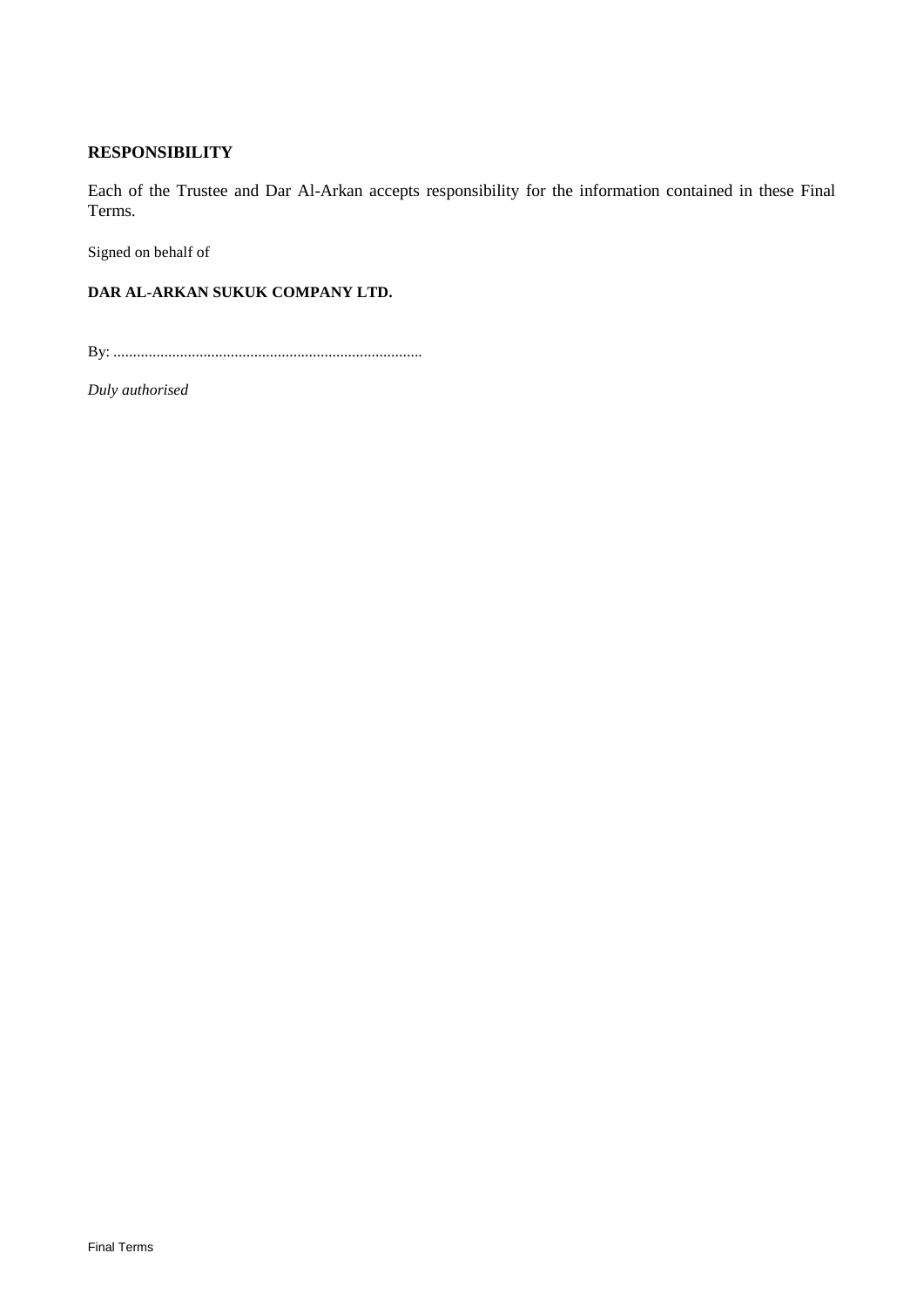## **DAR AL-ARKAN REAL ESTATE DEVELOPMENT COMPANY**

By: ...............................................................................

*Duly authorised*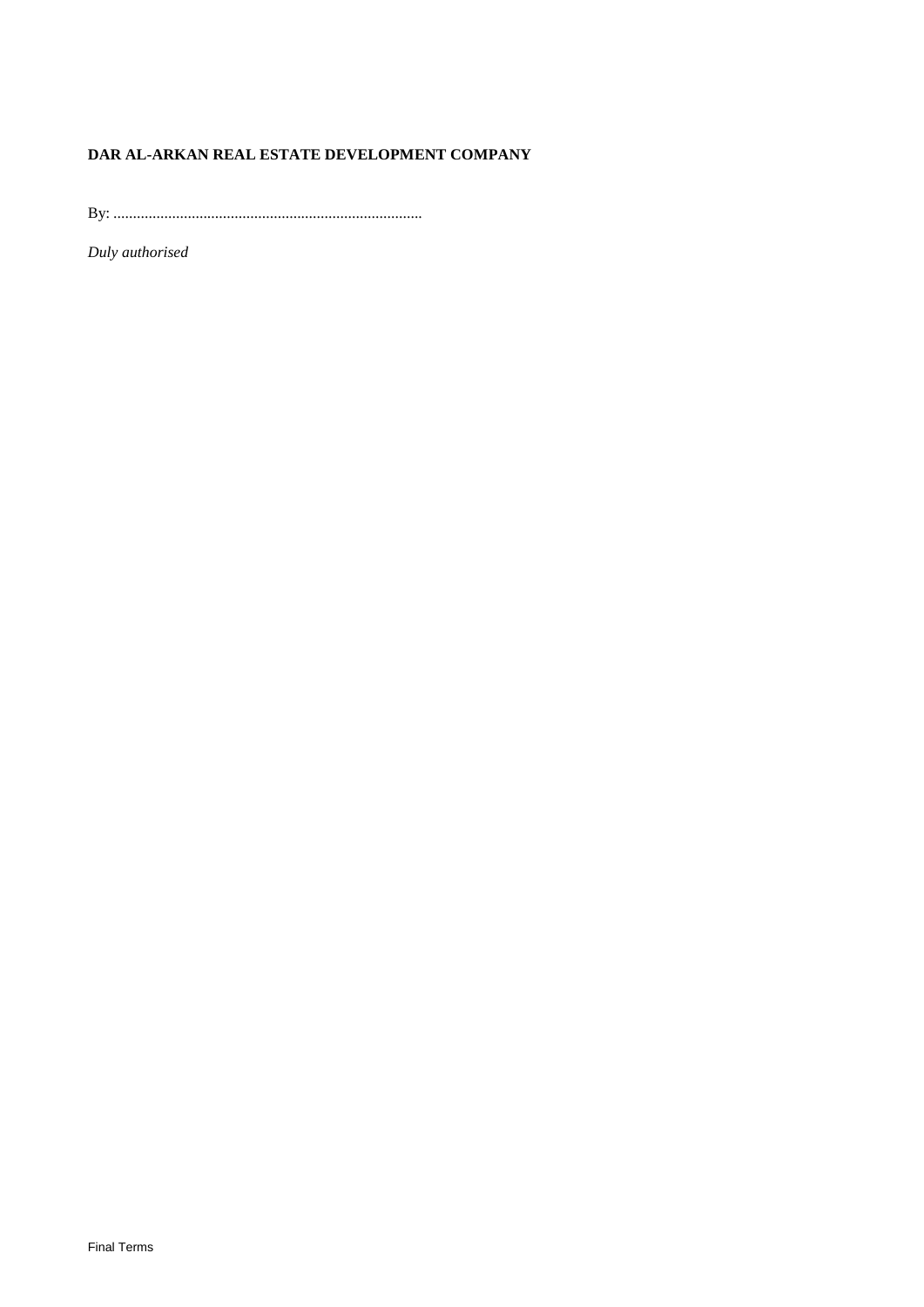#### **PART B - OTHER INFORMATION**

## **1. LISTING AND ADMISSION TO TRADING**

(i) Listing and admission to trading: Application has been made by the Trustee (or on its behalf) for the Certificates to be admitted to trading on the Irish Stock Exchange's regulated market and listed on the Official List of the Irish Stock Exchange with effect from 21 March 2018. (ii) Estimate of total expenses related to  $\epsilon$ 600 admission to trading:

#### **2. RATINGS**

Ratings: The Certificates to be issued have been rated B1 by Moody's Investors Service Ltd.

> Moody's Investors Service Ltd. is established in the European Union and is registered under Regulation (EC) No. 1060/2009 (as amended).

### **3. INTERESTS OF NATURAL AND LEGAL PERSONS INVOLVED IN THE ISSUE**

Save for any fees payable to the Managers, so far as each of the Trustee and Dar Al-Arkan is aware, no person involved in the issue of the Certificates has an interest material to the offer. The Managers and their affiliates have engaged, and may in the future engage, in investment banking and/or commercial banking transactions with, and may perform other services for, Dar Al-Arkan and its affiliates in the ordinary course of business for which they may receive fees.

### **4. PROFIT OR RETURN**

Indication of profit or return: 7.125 per cent. per annum.

The profit or return is calculated at the Issue Date on the basis of the Issue Price. It is not an indication of future profit or return.

## **5. OPERATIONAL INFORMATION**

| (i)  | <b>ISIN</b> Code: | XS1794398831 |
|------|-------------------|--------------|
| (ii) | Common Code:      | 179439883    |